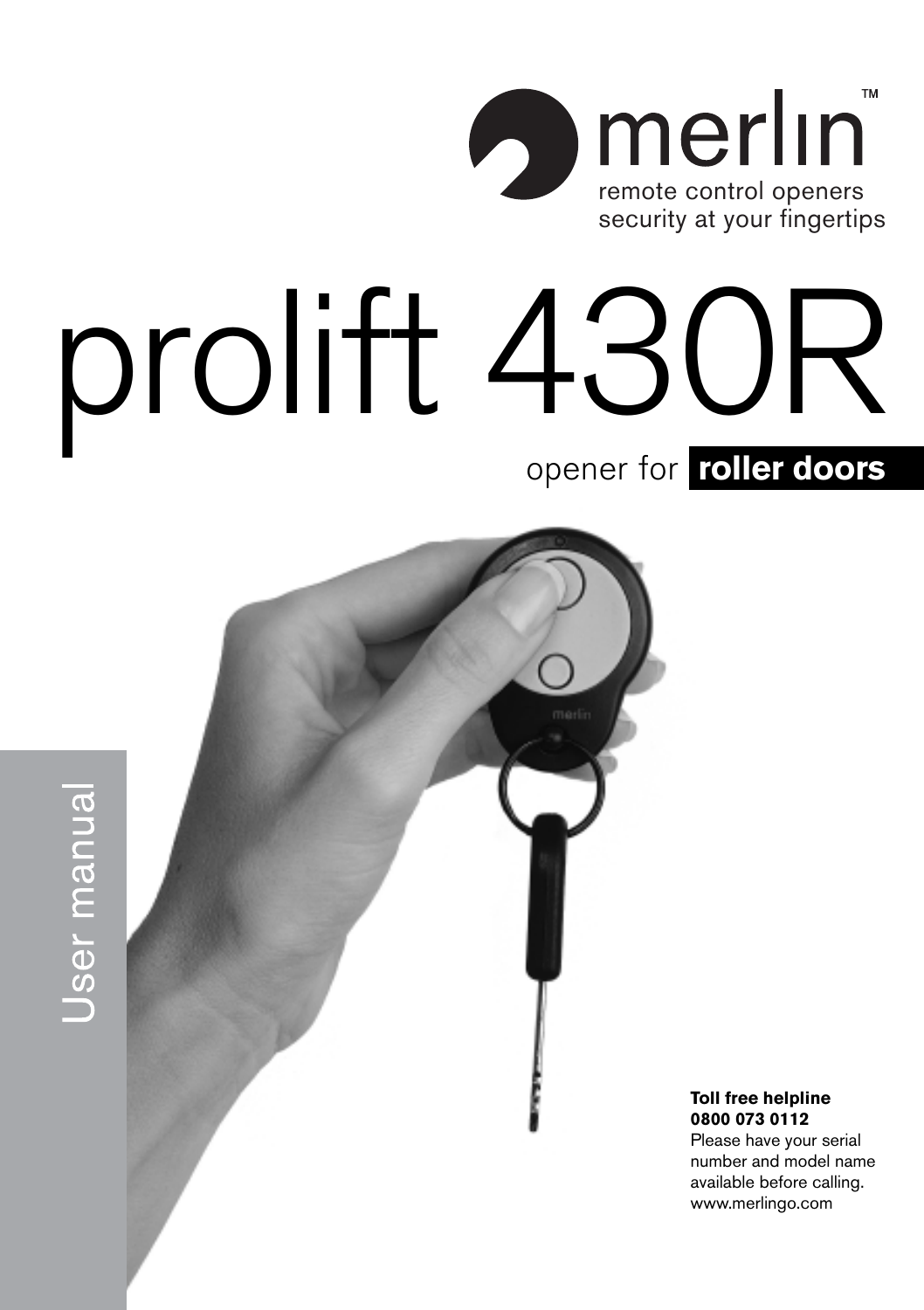### Important safety instructions for operation

It is vital for the safety of persons to follow all instructions. Save these instructions.

**WARNING Do not allow children to play with door controls. Keep remote controls away from children. The appliance is not intended for use by young children or infirm persons without supervision.**



**Merlin strongly recommends the use of optical safety beams on all sites as this is a non-contact system**



**Watch the moving door and keep people away until the door is completely opened or closed.**



**Use caution when operating the manual release with the door open since it may fall rapidly due to weak or broken springs or an imbalanced door stand well clear of the path of the moving door.**



**Frequently examine the installation, in particular cables, springs and mountings, for signs of wear damage or imbalance. Do not use if repair or adjustment is needed since a fault in the installation or an incorrectly balanced door may cause injury.**

**Your door and opener should be serviced at least annually to ensure safe operation.**

**Each month check that the drive reverses when the door contacts a 50mm high object placed on the floor. If check fails contact your Merlin Dealer or Authorised Merlin Installer to adjust the force sensitivity.**



**This appliance is intended for use in single household domestic dwellings only. The appliance should not be used in multi-household or high frequency use dwellings.**



**Disconnect electric power to the garage door opener before making any repairs or removing any side covers.**

**To prevent fire or shock hazard, do not expose the opener to rain or moisture.**

**To avoid electrical shock do not open the cabinet without disconnecting the opener from the mains.**

### Welcome

Thank you for purchasing the Merlin Prolift roller door opener. This product combines convenience with security. You can operate the door from a remote control radio transmitter or from a push-button inside your garage. One touch of the remote control button or internal push button will activate the opener and the door will open (or close) automatically. The door may be stopped in any position during the opening cycle by pressing either button. You can close the door by pressing the button again. This ruggedly built garage door opener will provide years of safe and dependable service. Please take a moment to complete and send in the warranty card included with this product. Also please note your serial number and purchase details. We are proud of our product and want to provide the best after sale service possible. Please feel free to contact us if you have any suggestions or comments.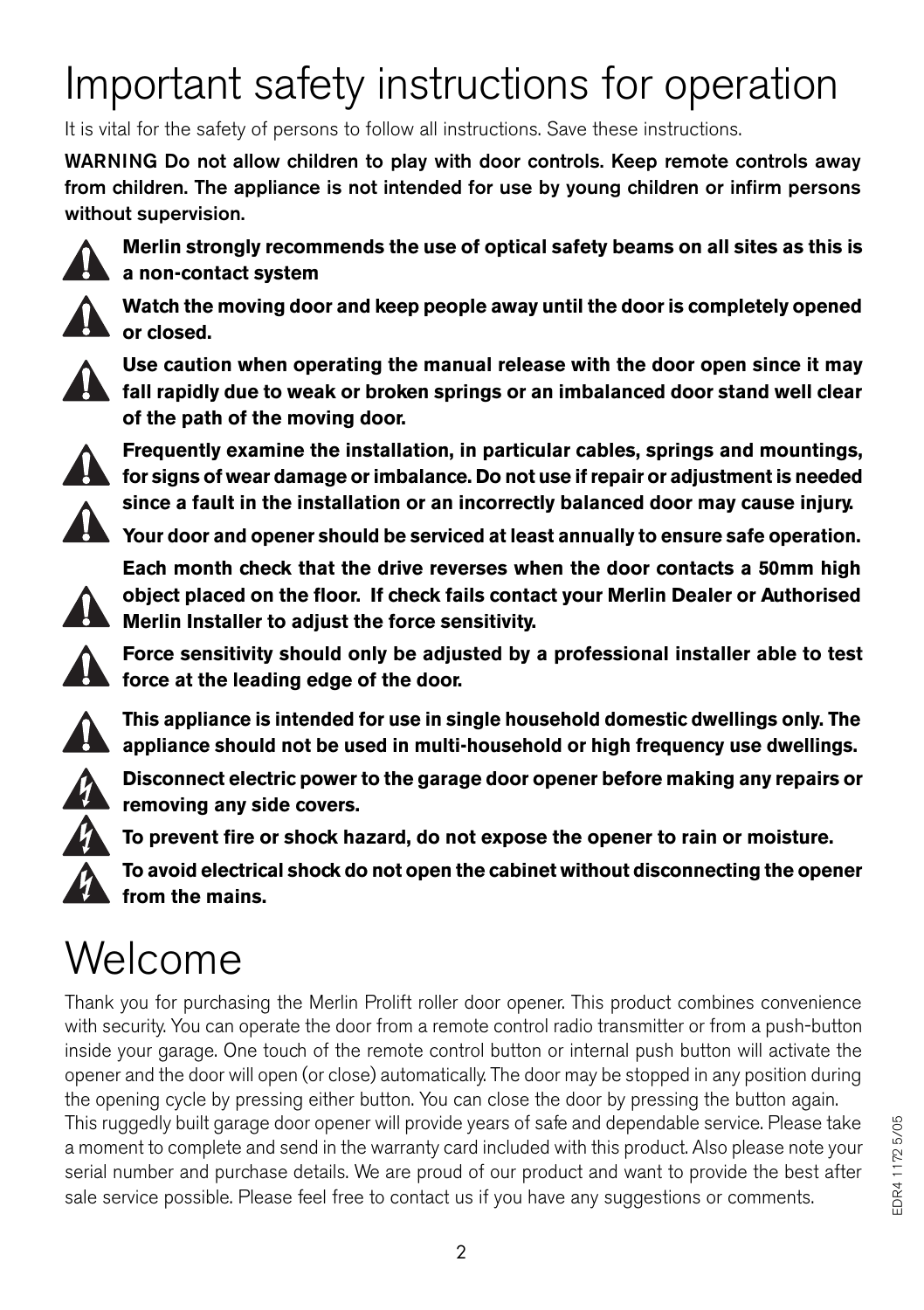# Manually operating the door

The garage door can be disengaged from the opener to enable the door to be operated manually.



**WARNING Stand clear when releasing the door – if the door is unbalanced it may move suddenly.**

### **To disengage the opener**

Pull the red release cord down.

### **To re-engage the opener**

Push the lever (attached to the red release cord) upwards and move the door slightly to allow the gear to engage. The door can be re-engaged in any position.



**Release cord & clutch**

# Operating from a remote control transmitter

Your remote control transmitter has two buttons. One large button and one small button. You can control two products with the two buttons. For example a gate opener and a garage door opener. A press on a remote control transmitter button will open, stop or close the door.



If your remote control transmitter has no effect, move closer to the opener. Radio signals can be blocked or reduced by many external factors. There is a battery inside the remote control transmitter which requires periodic replacement. A fresh battery will give better performance than an old battery.

# Operating from a push button or wall box

Push button operation is identical to operation from a transmitter, except that there is no radio signal to be considered.

Repeated button pushes cause the door to Open, Stop and Close, as described above.

One green push button is on the front face of the opener.

The wall control box buttons have similar functions to your transmitter.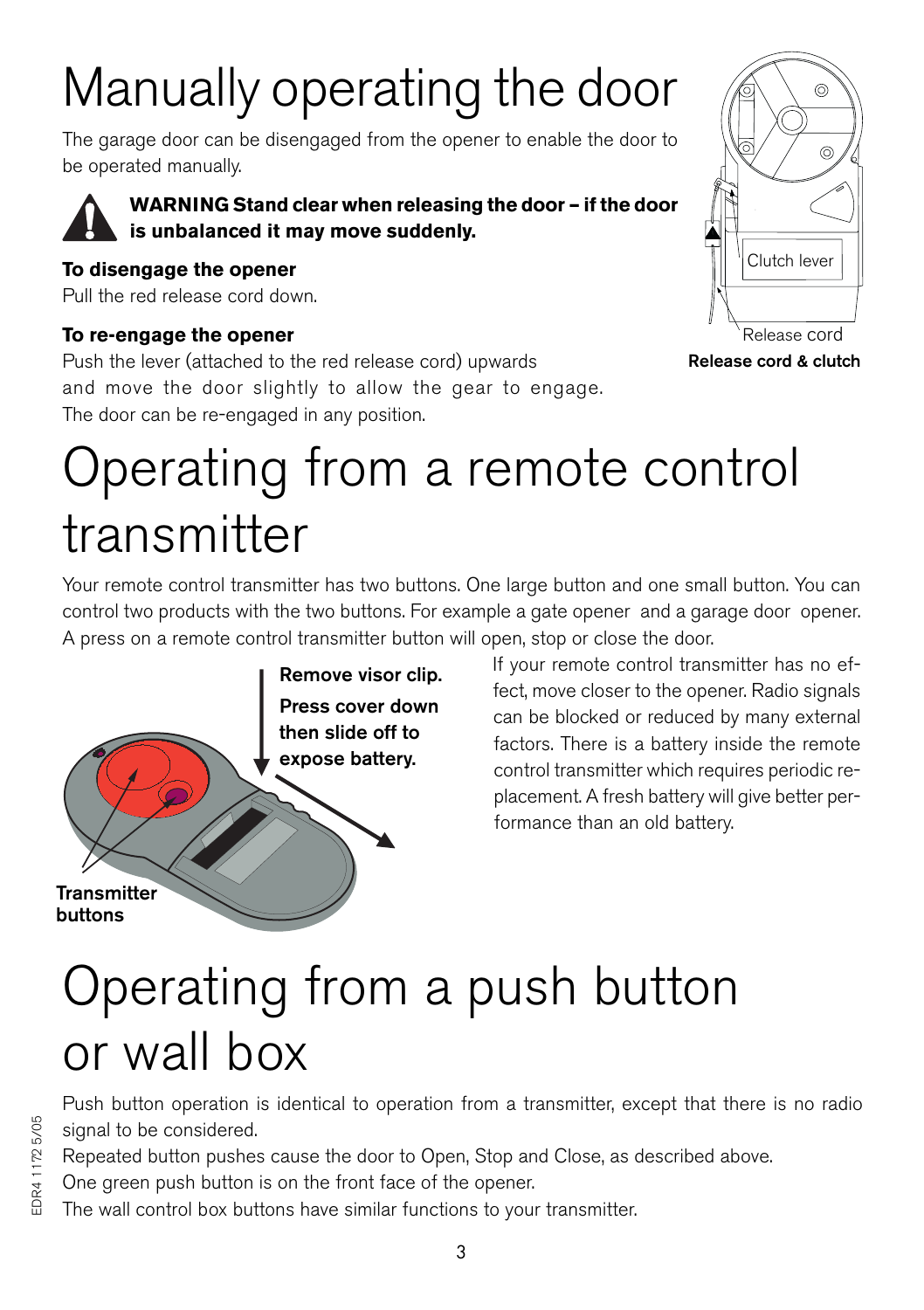### Setting the door travel limits



The procedure for setting the door travel limits differs depending on which side of the garage door the opener has been fitted.

### **STEP 1:**

To access the limits rotate the limit cover clockwise to the open position.

Remove the green control panel cover from the left front face of the opener.

### **STEP 2:**

As viewed while looking out of the garage through the doorway, is the opener on the right-hand or left-hand side?



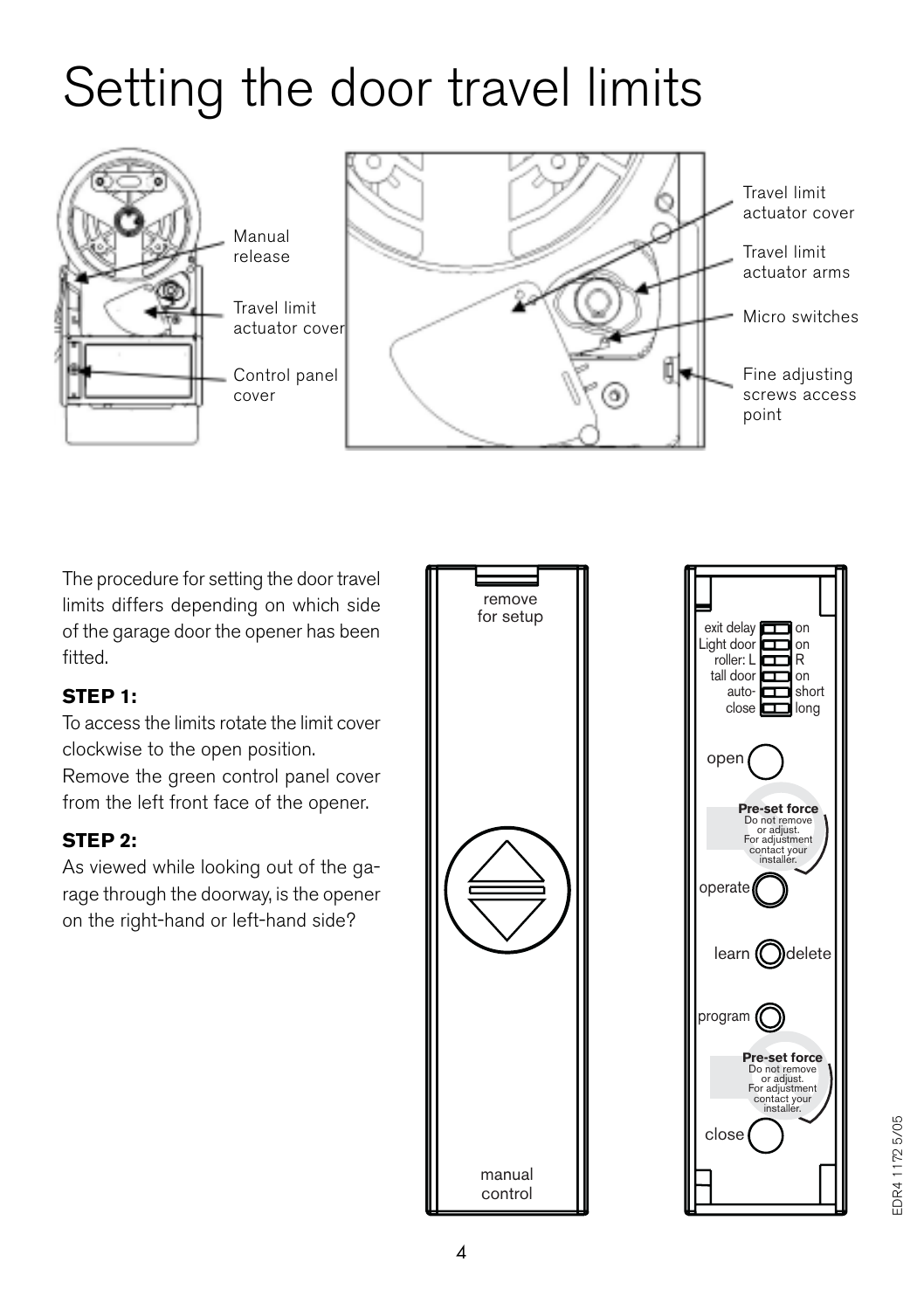### Setting door travel limits for right-hand mounting only

**STEP 1:** Inspect the option switches on the control panel. The switch marked 'Roller L:R' should be moved to the R position.

**STEP 2:** Set the bottom limit of travel

Connect the mains power to the opener and switch the power on. Pull the manual release to disengage the door from the opener.

Lower the door manually to the fully closed position.

Observe the red LED on the control panel. It should be flashing. (If the red LED is on continuously, rotate the front actuator arm clockwise. If the green LED is on continuously, rotate the rear actuator arm anti-clockwise.)

Rotate the front limit-actuator-arm anti-clockwise until it contacts its microswitch and the red LED stays on continuously.

**STEP 3:** Set the upper limit of travel.

Raise the door manually to the fully open position.

Observe the green LED on the control panel. It should be flashing. (If it isn't then rotate the rear limit-actuator-arm anti-clockwise away from its microswitch.)

Rotate the rear limit-actuator-arm clockwise until it contacts its microswitch and the green LED stays on continuously.

The limits are now largely set in the correct position. However the door travel can be further adjusted using the fine adjustment screws.

Each turn of the screw results in around 5mm of door travel.

After the limits have been set close the limit cover.

### Setting door travel limits for left-hand mounting only

**STEP 1:** Inspect the option switches on the control panel. The switch marked 'Roller L:R' should be moved to the L position.

### **STEP 2:** Set the bottom limit of travel.

Connect the mains power to the opener and switch the power on. Pull the manual release to disengage the door from the opener.

Lower the door manually to the fully closed position.

Observe the red LED on the control panel. It should be flashing. (If the red LED is on continuously, rotate the rear actuator arm anti-clockwise. If the green LED is on continuously, rotate the front actuator arm clockwise.)

Rotate the rear limit-actuator-arm clockwise until it contacts its microswitch and the red LED stays on continuously.

**STEP 3:** Set the upper limit of travel.

Raise the door manually to the fully open position.

Observe the green LED on the control panel. It should be flashing. (If it isn't then rotate the rear limit-actuator-arm anti-clockwise away from its microswitch.)

Rotate the front limit-actuator-arm anti-clockwise until it contacts its microswitch and the green LED stays on continuously.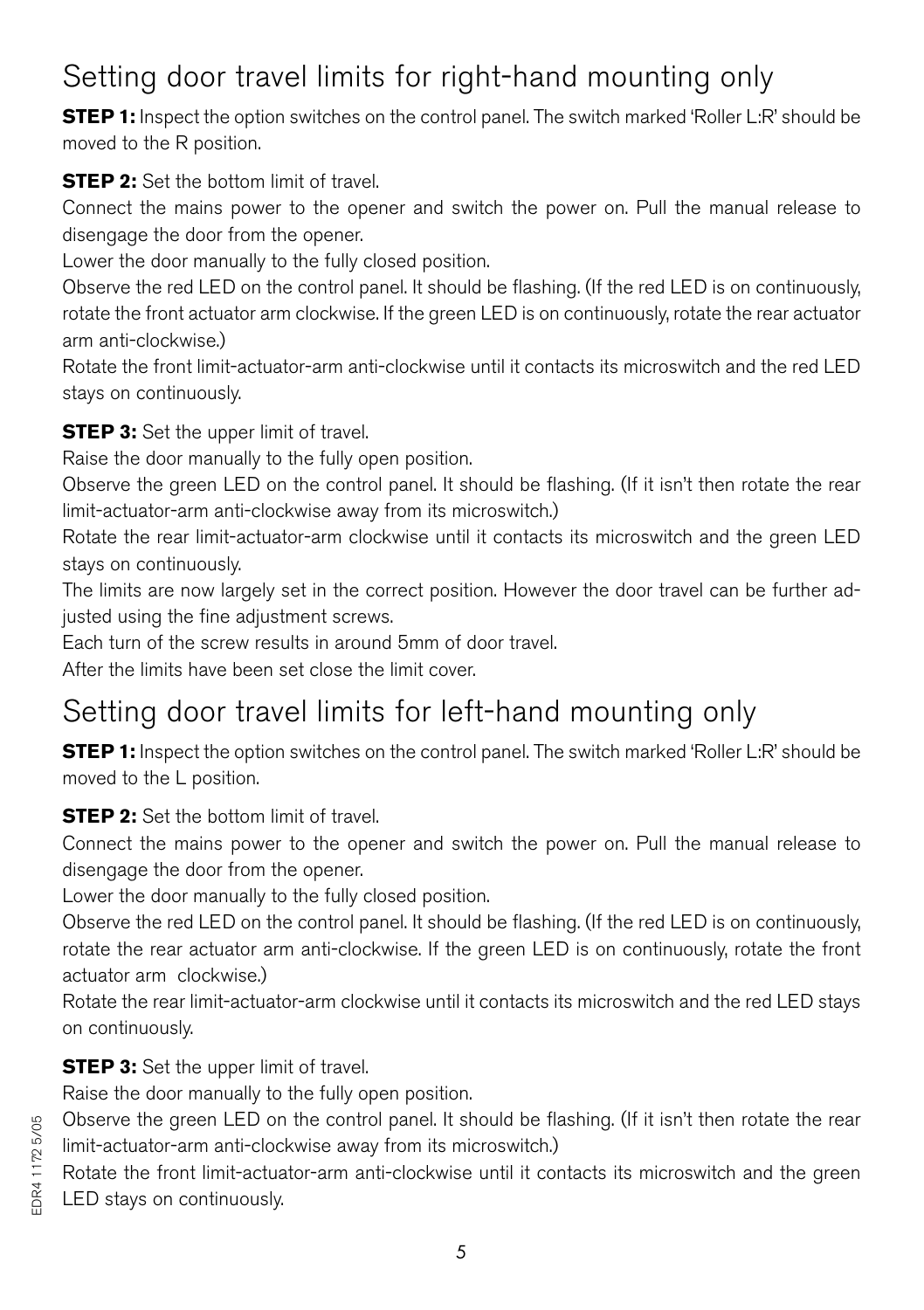The limits are now largely set in the correct position. However the door travel can be further adjusted using the fine adjustment screws.

Each turn of the screw results in around 5mm of door travel.

After the limits have been set close the limit cover.



**WARNING: The door is not safe for unsupervised operation until the force sensitivity has been set.**

**NOTE Repeated operation of the opener in a short period of time during the setting of force sensitivity may trigger the thermal cutout of the motor. In this case you will have to wait for approximately five minutes for the motor to cool sufficiently to continue the installation process. If the unit has overheated you will hear the relays clicking in response to the transmitter or pushbutton but the motor will not operate. After cooling down, normal operation is able to resume.**

# Setting up wireless controls

Wireless controls can operate the opener, or the opener's courtesy lamp, by sending coded radio signals. These coded signals use high-security code-hopping.

Wireless controls can be hand-held or fixed to walls, such as a wireless keypad, or a wireless wallswitch.

Up to 20 Merlin wireless controls can be learned by the opener. After this, the 20th wireless control is over-written in the opener's memory.

All wireless controls can be deleted from the opener's memory.

There is a red learn button under the green control panel cover on the front face of the opener. The small button on a Merlin M-122 wired wall-switch can also be used as the learn button.

If a setting is enabled in the opener, then it is possible to use any existing learned wireless control as a learn button. (See separate section following.)

### **To learn a remote button to operate the opener:**

Press the learn button for 1-2 seconds, until the courtesy lamp begins to flash slowly. Press the desired remote button, wait 1 second, press the desired remote button again. The courtesy lamp will stop flashing once learning is complete.

### **To learn one remote button to operate the opener and another to operate the lamp:**

Press the learn button for 1-2 seconds, until the courtesy lamp begins to flash slowly.

Press the desired remote button for control of the opener, wait 1 second, press the desired remote button for control of the courtesy lamp. The courtesy lamp will stop flashing once learning is complete.

### **To delete all remote controls from the opener's memory**

Press and hold the learn button for eleven seconds, until the courtesy lamp stops flashing. After six seconds it will flash fast as a warning. If you release the learn button during this warning period then the memory will not be wiped.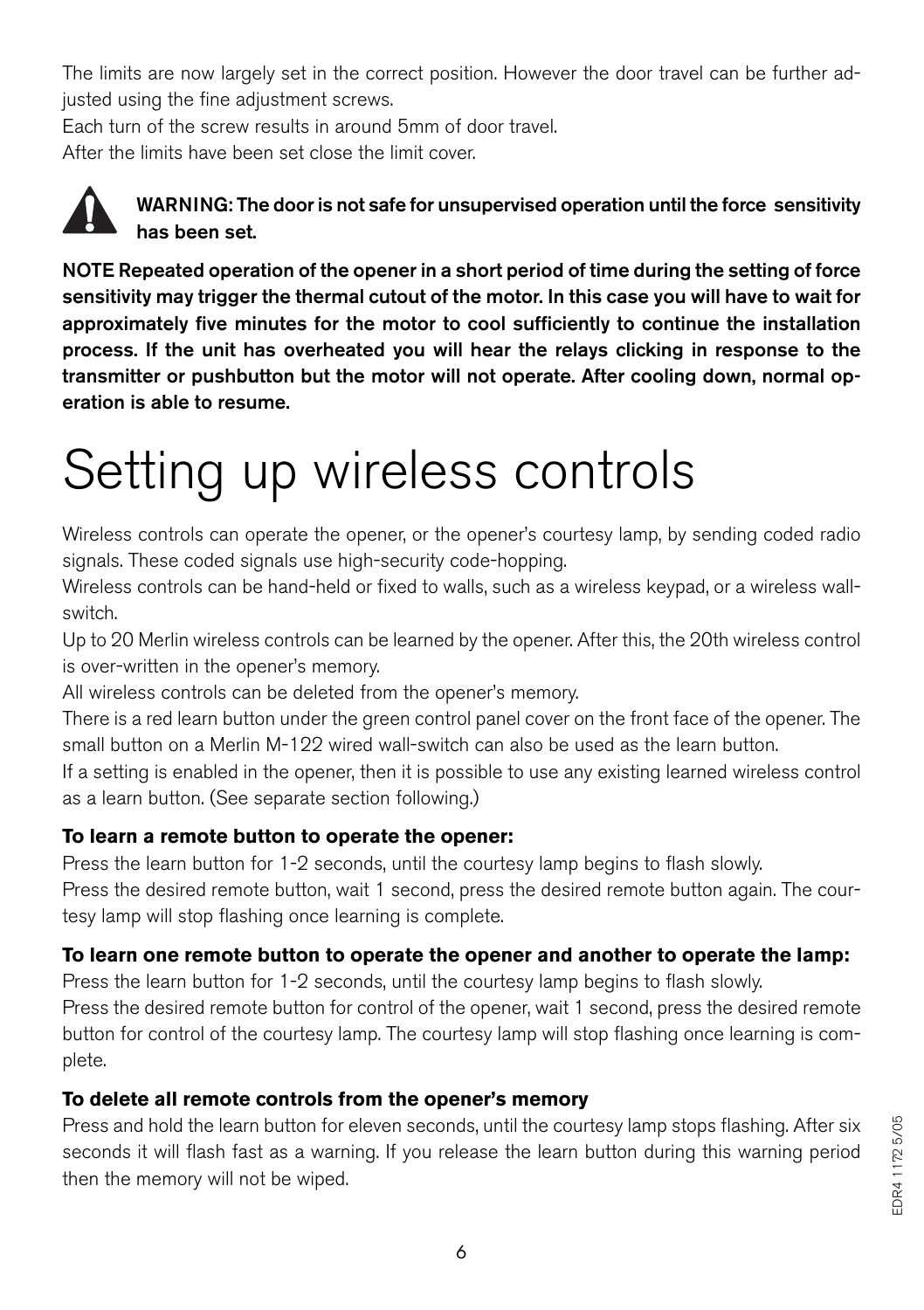# Remote transmitter learning

Remote Transmitter Learning (RTL), when enabled, allows any existing learned wireless control to be used as a learn button for the learning of additional wireless controls. Note that this feature trades convenience for security. If it is chosen to disable RTL (the default setting at manufacture is enabled) then the level of security is increased.

### **To enable or disable RTL:**

Remove the green control panel cover to expose the setup controls. Identify the red learn button and the black program button.

Hold both of these buttons down for three seconds until the courtesy lamp begins to flash. Release both buttons.

Six flashes confirms that RTL is now enabled.

Four flashes confirms that RTL is now disabled.

### **To place the opener in learn mode using RTL:**

Select any two or four button Merlin hand held remote control that is already learned in to the opener. Call this the master remote.

Press the master remote north and south buttons together for 2-3 seconds.

The courtesy lamp on the opener will begin to repeat a cycle of flashing three times and pausing. If you have several openers that operate from this master remote, then all these openers will begin to flash their courtesy lamps.

Press the button on the master remote that would normally operate the desired opener. Now that opener will go into learn mode, and any other openers that were flashing will return to their normal standby state.

The courtesy lamp on the opener that is in learn mode will begin to flash slowly. If no signals are received for 20 seconds, the opener will revert to its normal standby state.

### **To learn a button to operate the opener:**

Press the desired remote button, wait 1 second, press the desired remote button again. The courtesy lamp will stop flashing once learning is complete.

### **To learn one remote button to operate the opener and another to operate the lamp:**

Press the learn button for 1-2 seconds, until the courtesy lamp begins to flash slowly.

Press the desired remote button for control of the opener, wait 1 second, press the desired remote button for control of the courtesy lamp. The courtesy lamp will stop flashing once learning is complete.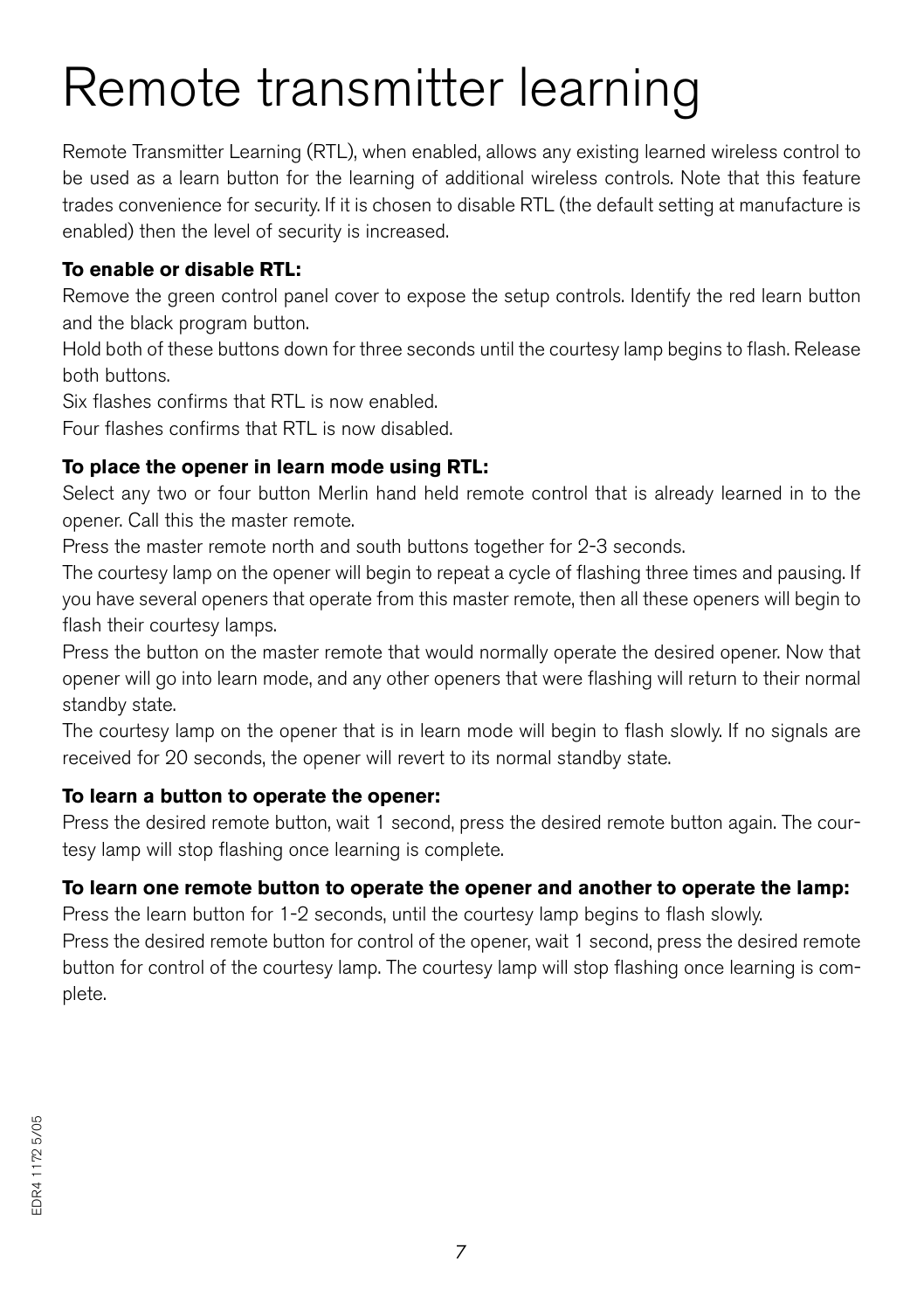# Checking the force sensitivity

Regularly check the force sensitivity feature using a 50 mm block of wood as an obstruction. The door should reverse promptly on contact. If check fails contact your Merlin Dealer or Authorised Merlin Installer to adjust the force sensitivity.

Force sensitivity should only be adjusted by a professional installer able to test force at the leading edge of the door.

# Troubleshooting

There are no user serviceable parts inside the opener. The power cord is not intended for replacement by the user. Please refer to your Merlin dealer in the event that replacement is required. Contact your Merlin dealer or Authorised Merlin Installer for any service requirements

### **Opener does not work at all.**

May be no power. If the lamp is still on then the motor may have temporarily shut off to cool down. SOLUTION: Plug another appliance into the power point to check power. Wait five minutes for the motor to cool.

### **Courtesy lamp flashes when door stops.**

This is a warning that your door was obstructed and couldn't reach its normal stopping position. It may also be a warning that your door has become very heavy to operate.

SOLUTION: Look for anything blocking the beam sensor. Is the beam aligned correctly? Release the manual release and check the door can be operated easily by hand. Get your door repaired or serviced if it is heavy to move by hand.

### **Transmitter range is shorter than normal.**

Your transmitter battery may be going flat. The antenna wire out of the door opener may be damaged.

SOLUTION: Replace the transmitter battery. Uncoil the antenna wire if it is coiled up.

### **Transmitter doesn't work some times.**

There may be occasional radio interference in your area. Your transmitter battery may be going flat. Transmitter may not be learned.

SOLUTION: Check for nearby wireless products that could be interfering. Replace the transmitter battery. Learn remote.

### **Transmitter doesn't work at all.**

Your transmitter battery may be flat. SOLUTION: Replace the transmitter battery.

### **Wall button doesn't work.**

Switch or wiring may be broken or damaged. Connection may be loose. SOLUTION: Replace switch. Replace wiring. Check connections each end.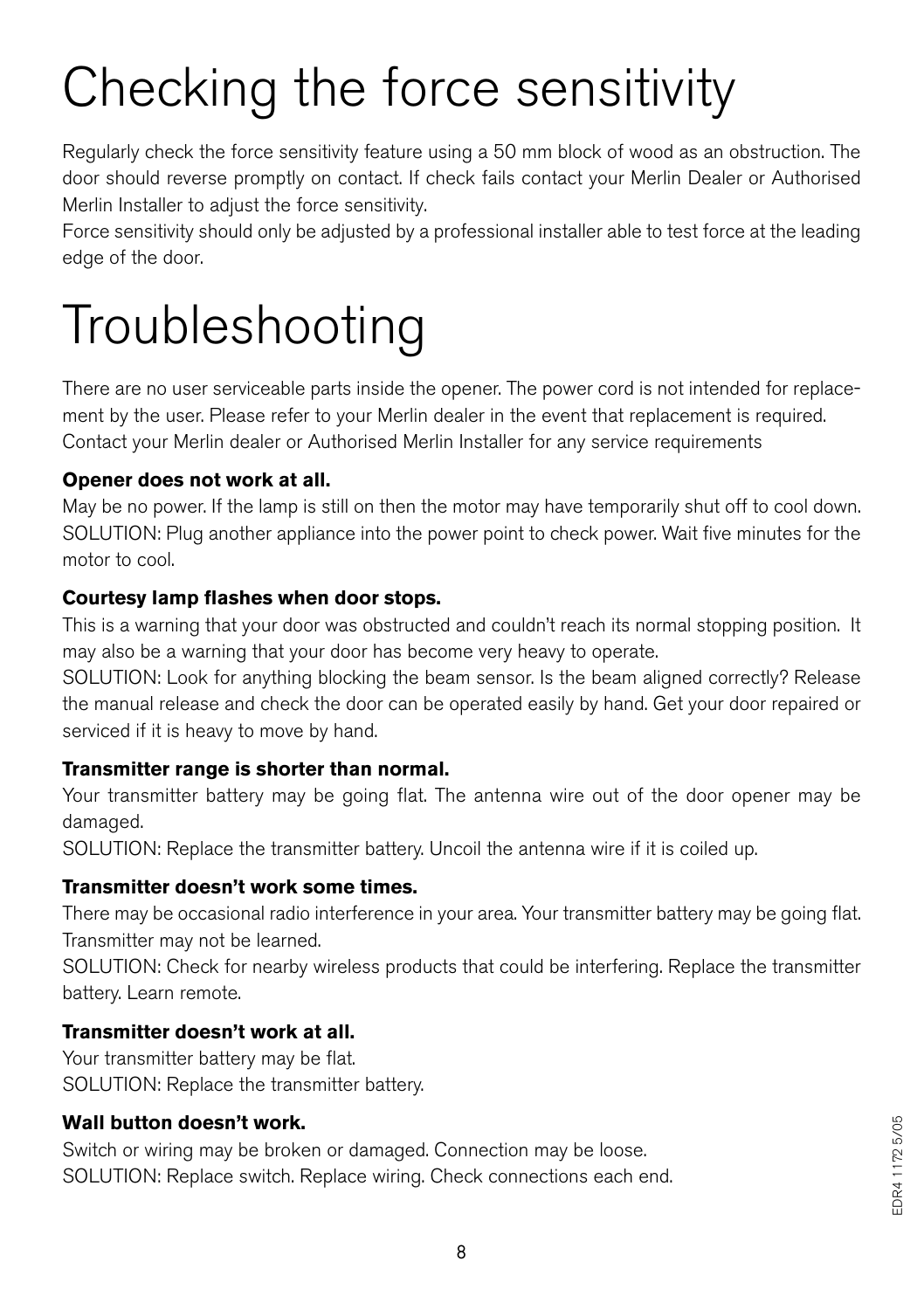#### **Door operates unexpectedly.**

A transmitter may be operated accidentally.

SOLUTION: Check all of your transmitters to be sure they are not being operated by items placed on top of them.

### **Door is open when you arrive home, yet you pressed the button to close it when leaving.**

Door may have sensed an obstruction and automatically reversed to the open position. SOLUTION: Make sure you watch the door close fully before driving away.

#### **Door stops part way up.**

There is an obstruction being sensed. Settings for force sensitivity or door travel limits may have changed.

SOLUTION: Pull the manual release and check that the door can be operated easily by hand through the full range of movement. Adjust or repair the door. Contact your Merlin dealer or Authorised Merlin Installer to adjust the force sensitivity.

#### **Door closes partly then opens again by itself.**

There is an obstruction being sensed. Settings for force sensitivity may have changed.

SOLUTION: Pull the manual release and check that the door can be operated easily by hand through the full range of movement. Adjust or repair the door. Contact your Merlin dealer or Authorised Merlin Installer to adjust the force sensitivity.

#### **Courtesy lamp does not go.**

Bulb may be blown. SOLUTION: Remove the lamp cover and replace the bulb.

#### **Door or opener has become more noisy.**

Door may be worn.

SOLUTION: Pull the manual release and check that the door can be operated easily by hand through the full range of movement. Adjust, lubricate or repair the door.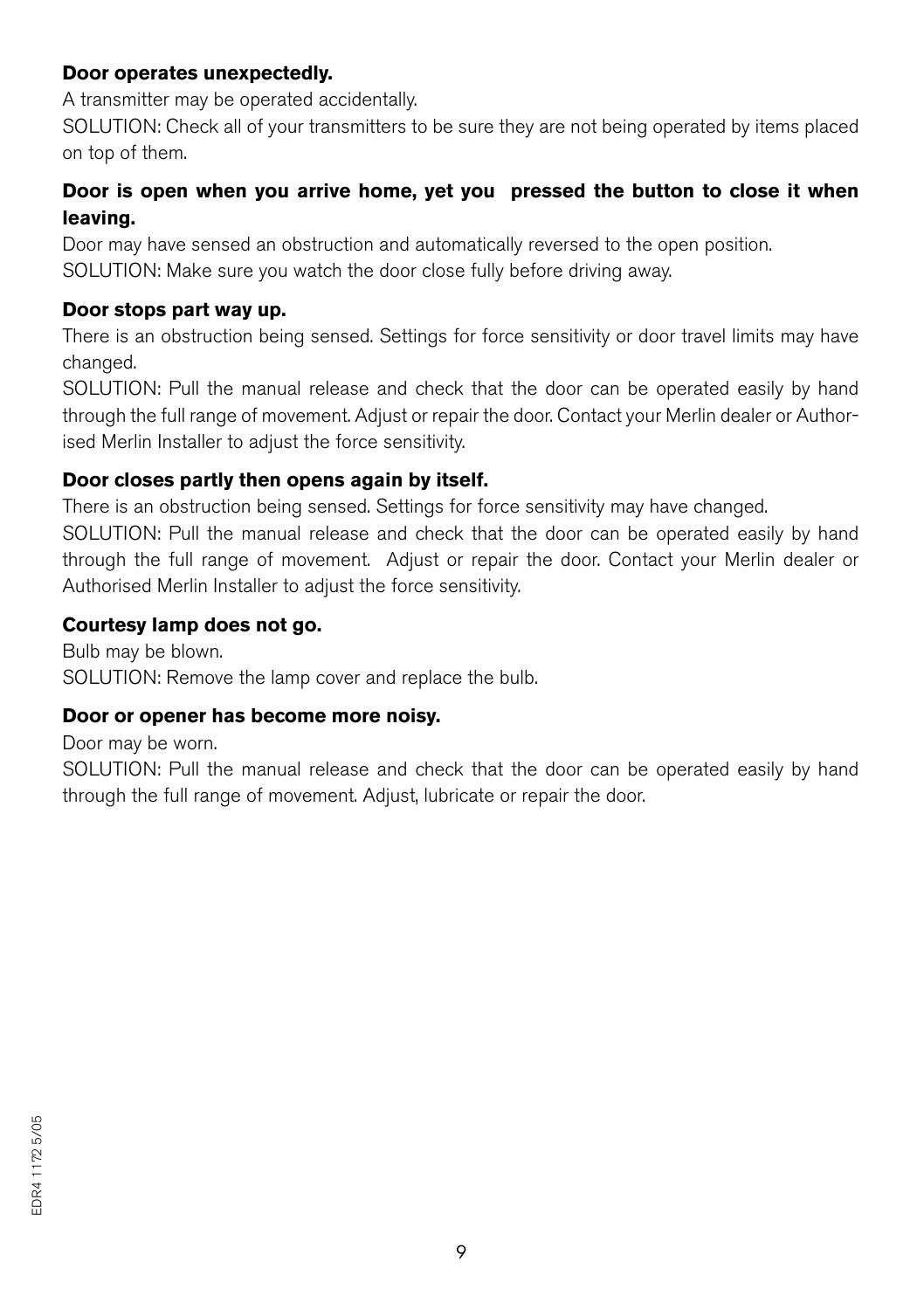# **Specifications**

| Replacement light bulb                | E27 45mm Round, 40W maximum, RC preferred                                      |
|---------------------------------------|--------------------------------------------------------------------------------|
| Mains power required                  | 220V to 240V, 50Hz, single phase AC,                                           |
|                                       | earthed                                                                        |
| Maximum rated torque                  | 70Nm                                                                           |
| Stand-by power consumption            | 3W maximum                                                                     |
| Operating power consumption           | 900W maximum                                                                   |
| Requirements for garage doors         |                                                                                |
| Height:                               | maximum 3m                                                                     |
| Width:                                | maximum 6m                                                                     |
| Gross door mass:                      | maximum 200kg                                                                  |
|                                       | If any of these values are exceeded safety beams must be fitted or the leading |
| edge force of the garage door tested. |                                                                                |
|                                       |                                                                                |
|                                       | The force required to move the garage door should not exceed                   |
| 30ka.                                 |                                                                                |

Rolling shutter door

### Warranty - please return your warranty card

### **Garage Door Opener Limited Warranty**

Merlin warrants to the original purchaser ("the Buyer") that the Merlin garage door opener ("the Unit") sold under this warranty will be free from defects in materials and workmanship for a period of 24 months from date of purchase.

Accordingly if the Unit fails due to defects in materials or workmanship within the warranty period Merlin will, provided the defective part or Unit is returned freight and insurance prepaid and well packaged to the nearest address listed in this manual, undertake to repair or, at its option replace, any defective part or Unit and return it to the Buyer at no cost. Repairs and replacement parts are warranted for the remaining portion of the original warranty period.

Limited warranty on motor. After 24 months and through to 60 months, Merlin will furnish a replacement motor, if it is found to be defective; free of charge. Labour costs will be charged.

Where the Unit has been installed by an authorised installer, Merlin will furnish replacement parts free of charge through the authorised installer. A service fee on site service may apply.

**LIMITATIONS** It expressly excludes any batteries or light bulbs and malfunctions or defects to the Unit or its operation due to any of the following:

- A Failure to observe installation, adjustment, maintenance or operating instructions provided with the Unit;
- B Incorrect installation, operation or adjustment of the garage door to which the Unit is fitted;
- C Connection to any garage door outside the specifications set out in the owners manual;
- D Any modification or repair to the Unit carried by a person not authorised to do so by Merlin;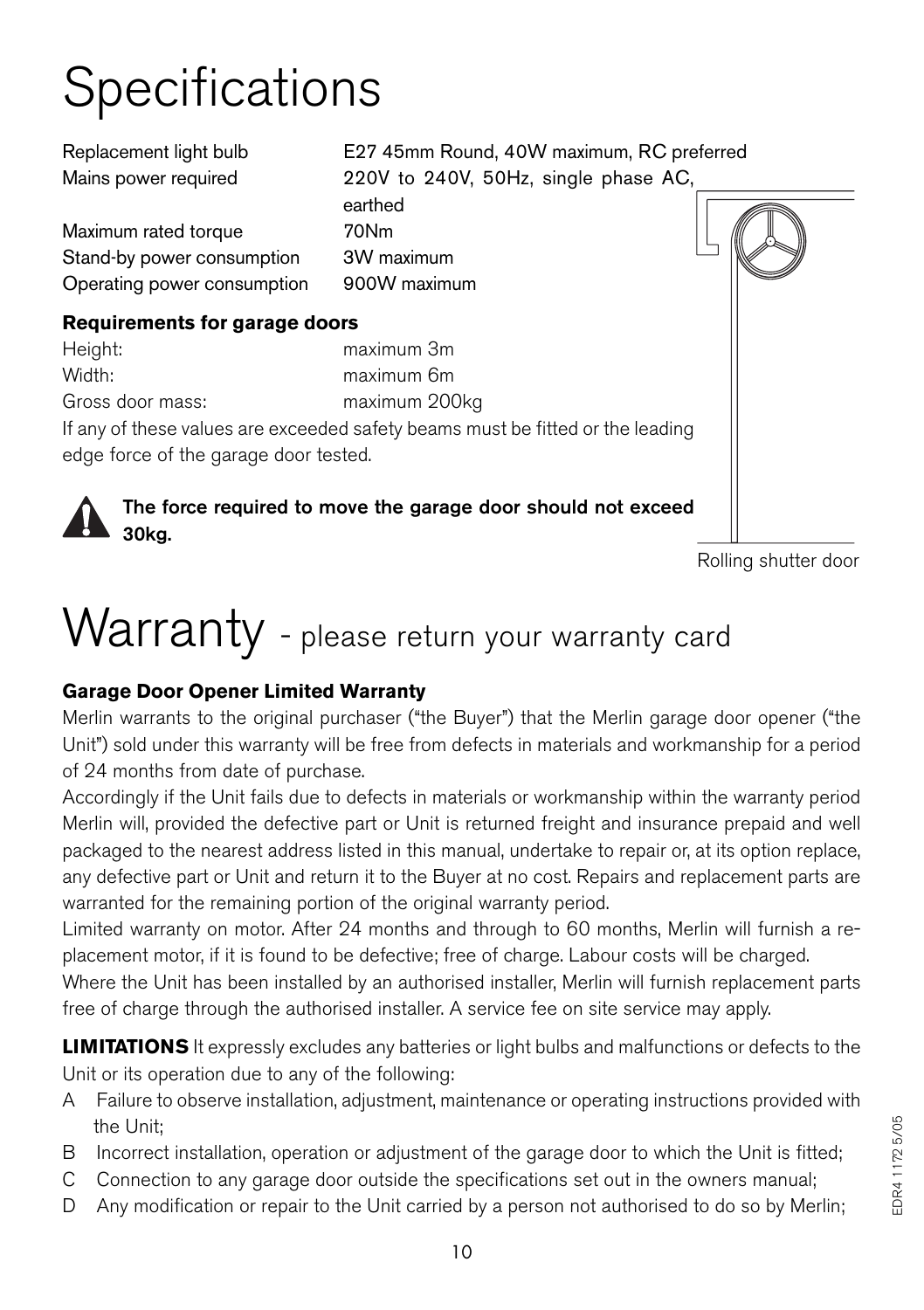- E Radio or any other electrical or electronic interference;
- F Faulty or unsuitable electrical wiring of the building to which the Unit is attached;
- G Faulty or flat batteries in the remote control transmitter;
- H Where the defect is due to: conditions other than normal domestic use or dirt, misuse, neglect, fire, accident, electrical storm or other act of God.

This warranty is void if the serial number has been altered, defaced or moved.

The liability of the Distributor for any loss or damage or injury arising directly or indirectly from any defect in the goods supplied is limited to the replacement or repair of such goods or to damages not exceeding the invoice value of such goods at the option of Merlin.

**FUTURE MODIFICATIONS** Merlin may modify any existing or future model of the Unit without the obligation to incorporate these modifications into Units already manufactured or into the Unit to which this warranty applies.

**GENERAL** This warranty is the only Warranty made by Merlin. All other warranties, representations and conditions of any kind, express or implied, are hereby excluded. Nothing in this warranty is intended to have the effect of contracting out of the provisions of the law except to the extent provided by that law and all provisions of this warranty shall be read and modified to the extent necessary to give effect to that intention. This warranty does not deprive the Buyer of any rights conferred upon them by any applicable law or statute in their country of purchase.

Proof of date of purchase may be required when making a claim under warranty. In the event that the Buyer is unable to provide adequate proof of purchase the date of warranty will apply from date of shipment from the Distributor to the Reseller.

**NOTE We request that you attach your sales docket or invoice to this manual to enable you to establish the date of purchase in the unlikely event of a service call being made.**

### In-warranty service

During the warranty period, if the product appears as though it may be defective, call our toll free service before removal of the unit. A Merlin technician will diagnose the problem and promptly supply you with the parts for "do-it-yourself" repairs, or provide you with shipping instructions for a factory repair or replacement. If an Authorised Installer installed your unit you must call them for prompt on-site service.